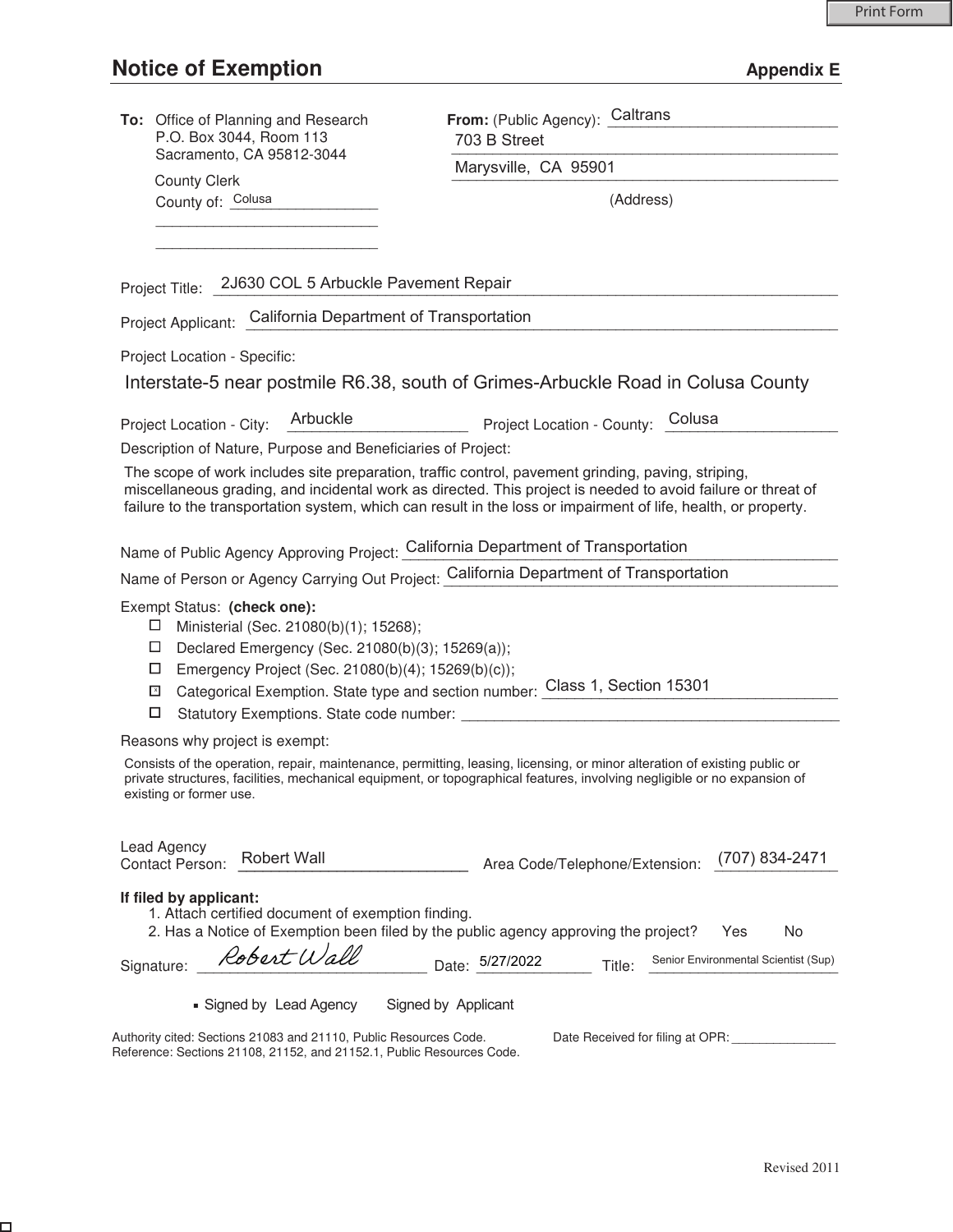

#### **CEQA EXEMPTION / NEPA CATEGORICAL EXCLUSION DETERMINATION FORM (rev. 04/2021)**

## **Project Information**

**Project Name (if applicable):** COL 5 Arbuckle Pavement Repair

**DIST-CO-RTE:** 03-COL-5 **PM/PM:** 6.38/6.38

**EA:** 2J630 **Federal-Aid Project Number:** N/A

# **Project Description**

The California Department of Transportation (Caltrans) issued a District Director's Order to repair a failed pavement segment on Interstate-5 near postmile R6.38 just South of Grimes-Arbuckle Road, both northbound and southbound lanes, in Colusa County. Field investigation concluded the failure is related to a regional subsurface issue where the lanes have dropped approximately 18-inch over a 200 feet distance. This problem must be arrested immediately in order to lessen the imminent danger. This project is needed to avoid failure or threat of failure to the transportation system, which can result in the loss or impairment of life, health, or property.

(Continued on page 3)

# **Caltrans CEQA Determination**

☐ **Not Applicable** – Caltrans is not the CEQA Lead Agency

☐ **Not Applicable** – Caltrans has prepared an IS or EIR under CEQA

Based on an examination of this proposal and supporting information, the project is:

- ☐ **Exempt by Statute.** (PRC 21080[b]; 14 CCR 15260 et seq.)
- ☒ **Categorically Exempt. Class** 1. (PRC 21084; 14 CCR 15300 et seq.)
	- $\boxtimes$  No exceptions apply that would bar the use of a categorical exemption (PRC 21084 and 14 CCR 15300.2). See the [SER Chapter 34](https://dot.ca.gov/programs/environmental-analysis/standard-environmental-reference-ser/volume-1-guidance-for-compliance/ch-34-exemptions-to-ceqa#except) for exceptions.
- □ **Covered by the Common Sense Exemption**. This project does not fall within an exempt class, but it can be seen with certainty that there is no possibility that the activity may have a significant effect on the environment (14 CCR 15061[b][3].)

# **Senior Environmental Planner or Environmental Branch Chief**

Robert Wall

Robert Wall

5/27/2022

Print Name **Signature Date Date Date** 

## **Project Manager**

Anthony Thurman

Anthony Thurman (Jennifer Key 5/27/2)<br>Print Name Signature Date

5/27/22

for Anthony Thurman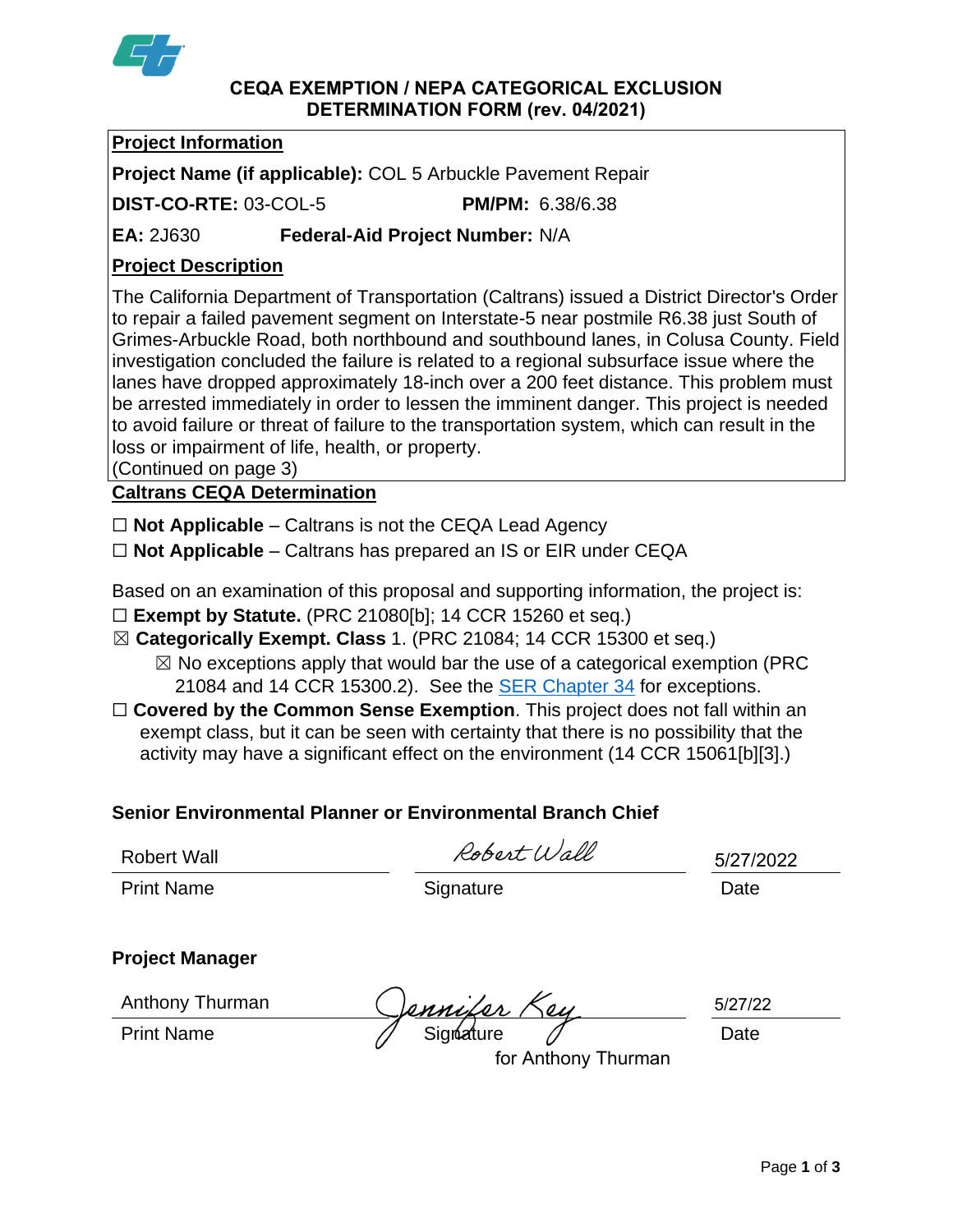

## **Caltrans NEPA Determination**

### ☒ **Not Applicable**

Caltrans has determined that this project has no significant impacts on the environment as defined by NEPA, and that there are no unusual circumstances as described in 23 CFR 771.117(b). See **SER Chapter 30** for unusual circumstances. As such, the project is categorically excluded from the requirements to prepare an EA or EIS under NEPA and is included under the following:

□ 23 USC 326: Caltrans has been assigned, and hereby certifies that it has carried out the responsibility to make this determination pursuant to 23 USC 326 and the Memorandum of Understanding dated April 18, 2019, executed between FHWA and Caltrans. Caltrans has determined that the project is a Categorical Exclusion under:

☐ **23 CFR 771.117(c): activity (c)(Enter activity number)**

☐ **23 CFR 771.117(d): activity (d)(Enter activity number)**

☐ **Activity Enter activity number listed in Appendix A of the MOU between FHWA and Caltrans**

□ 23 USC 327: Based on an examination of this proposal and supporting information, Caltrans has determined that the project is a Categorical Exclusion under 23 USC 327. The environmental review, consultation, and any other actions required by applicable Federal environmental laws for this project are being, or have been, carried out by Caltrans pursuant to 23 USC 327 and the Memorandum of Understanding dated December 23, 2016 and executed by FHWA and Caltrans.

## **Senior Environmental Planner or Environmental Branch Chief**

| N/A                                  |           |      |
|--------------------------------------|-----------|------|
| <b>Print Name</b>                    | Signature | Date |
|                                      |           |      |
| <b>Project Manager/ DLA Engineer</b> |           |      |
| N/A                                  |           |      |
| <b>Print Name</b>                    | Signature | Date |
|                                      |           |      |

**Date of Categorical Exclusion Checklist completion (if applicable):** N/A **Date of Environmental Commitment Record or equivalent:** N/A